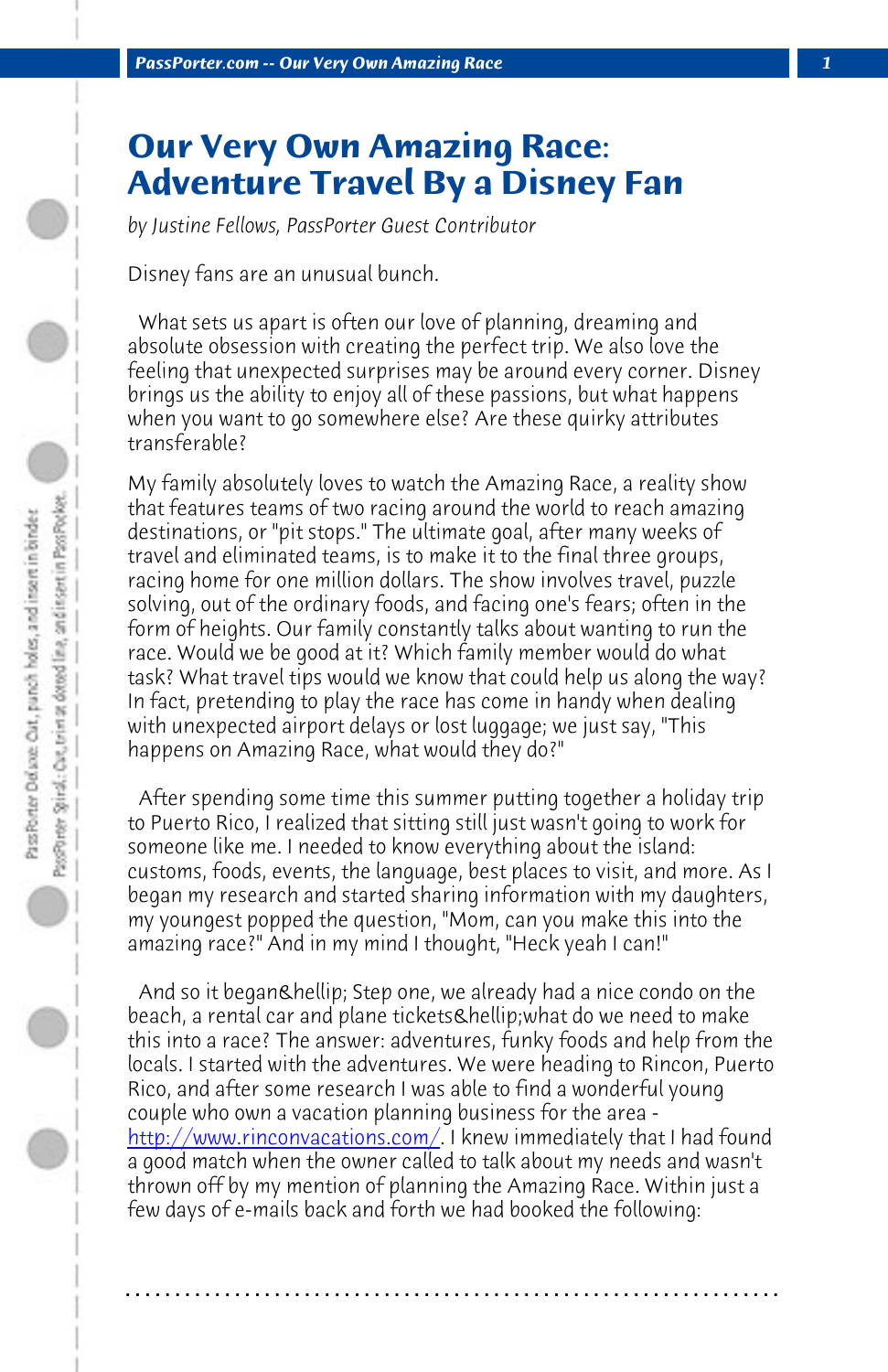*PassPorter.com -- Our Very Own Amazing Race (continued) 2*

 • A two-hour horseback ride on the beach through an almond tree forest

 • A four-hour eco-tour complete with six ziplines, a 70-foot rappel, and a boat ride into a cave (complete with fruit bats)  [• A snorkel](http://www.chicaandjo.com/2010/07/05/amazing-race-party/) trip through mangrove groves followed by a swim in a bioluminescent bay

 • A private chef to teach my two daughters how to cook Puerto Rican dishes (and yes, I am brilliant, two hours of babysitting with a full meal to boot!).

In Puerto Rico these were all very reasonably priced, but if cost is a factor, it was easy to be creative and find free options including snorkeling, surfing, public beaches, and more.

 So now I had my adventures, but how in the heck was I going to reproduce the race? Probably the most important piece of the show is the envelopes. The teams are always running towards clue boxes where they have to retrieve a distinct-looking envelope with an even more distinctive pull tear. Inside are clues that include road blocks, fast forwards, and detours. I knew that I could spend a chunk of time creating these, but with some searching online I came across this <u>little</u> gem of a web site and rejoiced in the fact that I had just gained about ten hours of time! The site gave me beautiful templates that fit perfectly into the tear envelopes, complete with a link to buy them.

 Now the fun began -- my forte, planning! I started "Disney-style" with a nice big spreadsheet. I then entered our travel time, meals at restaurants I knew that I wanted to try, the four scheduled adventures, and some down time. Each day involved between two and five different clue envelopes. The most clues were on travel days, to help keep the kids amused during the "boring" parts. Some were individual tasks and some involved different variations on teams.

 My detours, fast forwards and road blocks included: • Finding facts about Puerto Rico in the airport bookstore • Splitting up into teams to shop for two separate lists of groceries

 • Finding shells and sea glass

 • Completing the four adventures

 • Serving Mom and Dad dinner after a cooking lesson

 • Tasting a different food -- plantains, roasted pork from roadside vendors, empanadillas, coconut

 • Writing down Spanish words, facts about Puerto Rico, and what they had learned

**. . . . . . . . . . . . . . . . . . . . . . . . . . . . . . . . . . . . . . . . . . . . . . . . . . . . . . . . . . . . . . . . . .**

*ebull; And much more ehellip;*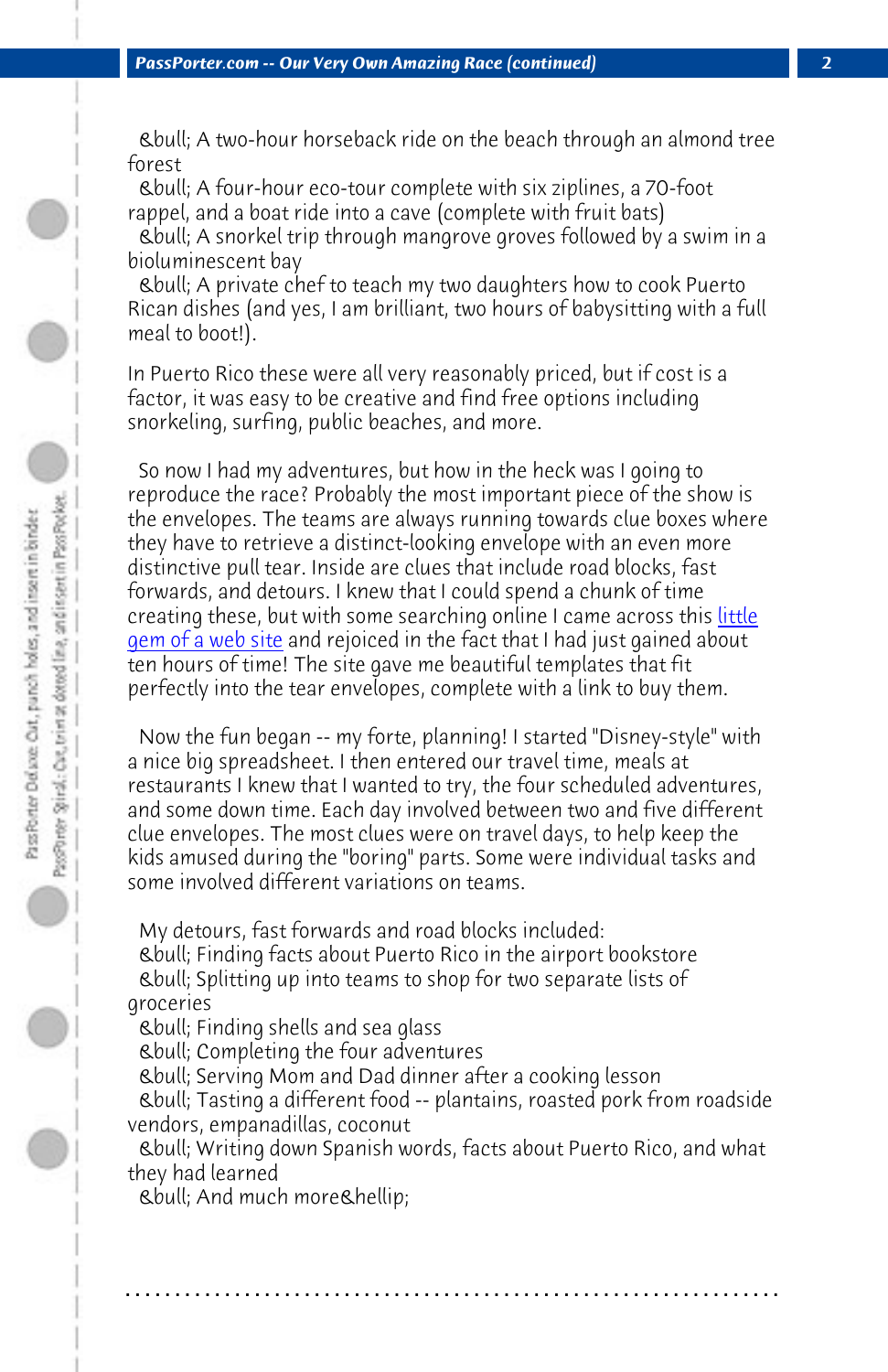Here are some tips we learned along the way:

 • Include the directions, grocery list, confirmation numbers, and contact information on the cards. This made our lives really easy (just like the PassPorter pockets!) The girls ripped open an envelope and everything we needed was inside. We were ready to go

 • The kids not only loved the race, but it actually eliminated complaints and fears. They took it seriously, and did what they needed to finish the tasks. My youngest, who hates being sticky, didn't even mention the four hours spent covered in sand and salt. My oldest conquered snorkeling because she was determined to complete the road block.

 • Travel time to our destinations became fun[. The excitement o](http://cbs.seenon.com/the-amazing-race-pit-stop-floor-mat-23-x-36/detail.php?p=274442)f the race made the time in the car part of the adventure. The kids helped with maps, and used our iPhone GPS to follow where we were going.

 • Even people who didn't know the Amazing Race were happy to help us. I had to do a lot of "clue distribution," which usually meant slipping a clue to a random person -- security guard in the airport, flight attendant, horse-back guide... I just said "We are playing a game, would you please give this to the girls" and they were happy, sometimes elated, to participate. The excited JetBlue flight attendant actually delivered the clue in the big basket of snacks.

 • The girls knew that the race wasn't real but they pretended it was. They never even questioned it. When plans didn't work out or we decided to skip something there were no complaints.

 Our final "pit stop" was on Christmas Eve (wow, my kids are spoiled), complete with the Travelocity gnome waiting out front, the final clue [written on the bottom, and Grandma and Grandpa waiting](http://www.passporter.com/articles/amazing-race-adventure-travel.php) on our pit stop mat. We just couldn't justify the \$40 for this little number. So, the moral of the story? You can be a Disney planner anywhere. I find great joy in organizing, planning and dreaming, so this was a perfect challenge for me. Amazing Race made our trip into an adventure we will never forget.

About The Author: Justine is the Author of PassPorter's Disney Speed *Planner* e-book. Rumor has it, Justine's love of Disney World stems from being deprived by her non-Disney parents. Much to their dismay, she has more than made up for it with more than 15 trips under her belt!

**. . . . . . . . . . . . . . . . . . . . . . . . . . . . . . . . . . . . . . . . . . . . . . . . . . . . . . . . . . . . . . . . . .**

*Article last updated: 09-22-2011*

*View the latest version online at: http://www.passporter.com/articles/amazing-race-adventure-travel.html*